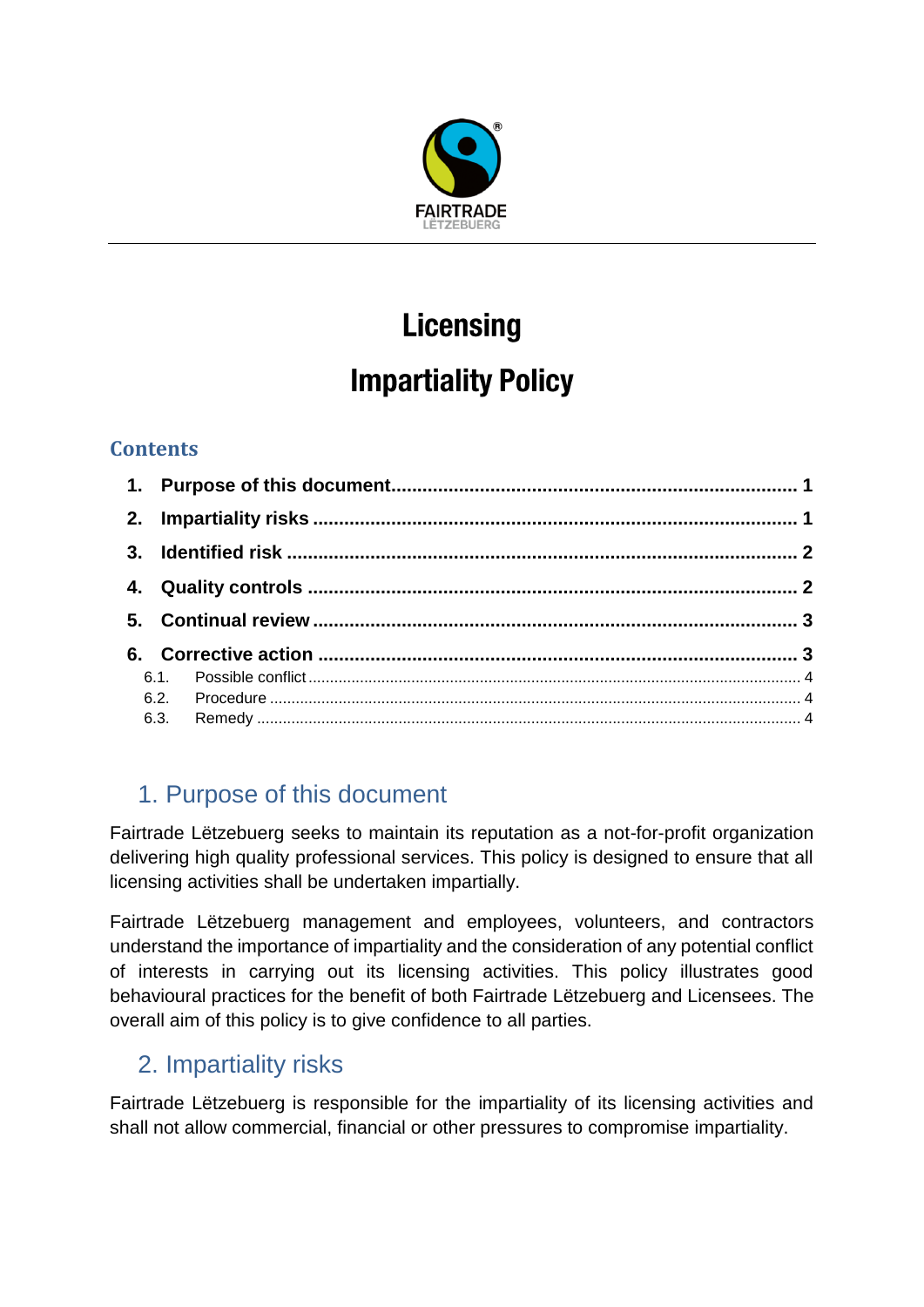

Impartiality risks arise from Fairtrade Lëtzebuerg's activities, from its relationships, or from the relationships of its personnel. However, such relationships may not necessarily present a licensing body with a risk to impartiality. A relationship presenting a risk to impartiality of the licensing body can be based on ownership, governance, management, personnel, shared resources, finances, contracts, marketing (including branding), and payment of a sales commission or other inducement for the referral of new stakeholders, etc.

Threats to impartiality are sources of potential bias that may compromise, or may reasonably be expected to compromise the ability to make unbiased observations and conclusions. Threats to impartiality include, but are not limited to, the following:

- self-interest: arising from a person or body acting in its own interest to benefit itself;
- self-review: arising from reviewing the work done by themselves;
- subjectivity: arising when personal bias overrules objective evidence;
- familiarity: arising from a person being familiar with or trusting of another person;
- intimidation: preventing a licensing body or its personnel from acting objectively due to fear of a candidate or other interested party; and
- financial: the source of revenue can be a threat to impartiality.

## <span id="page-1-0"></span>3. Identified risk

Fairtrade Lëtzebuerg aims to inspire confidence in its licensing processes to its stakeholders and the public at large by:

- being impartial;
- employing competent personnel;
- being responsive to complaints;
- providing access to relevant information gathered;
- fairness;
- transparency of processes; and
- maintaining confidentiality

#### <span id="page-1-1"></span>4. Quality controls

Fairtrade Lëtzebuerg will identify and assess risks that may result in a conflict of interest or pose a threat to impartiality.

Impartiality is protected by placing it within an organizational structure, which will guarantee that the safeguards required are implemented. Conflict of interest and objectivity is addressed through standard operating procedures and binding agreements to ensure that all activities undertaken throughout the licensing process are conducted in an objective, independent and impartial manner. Licensing of companies and products is based on objective evidence obtained through a fair, valid and reliable assessment, and is not influenced by other interests or other parties. The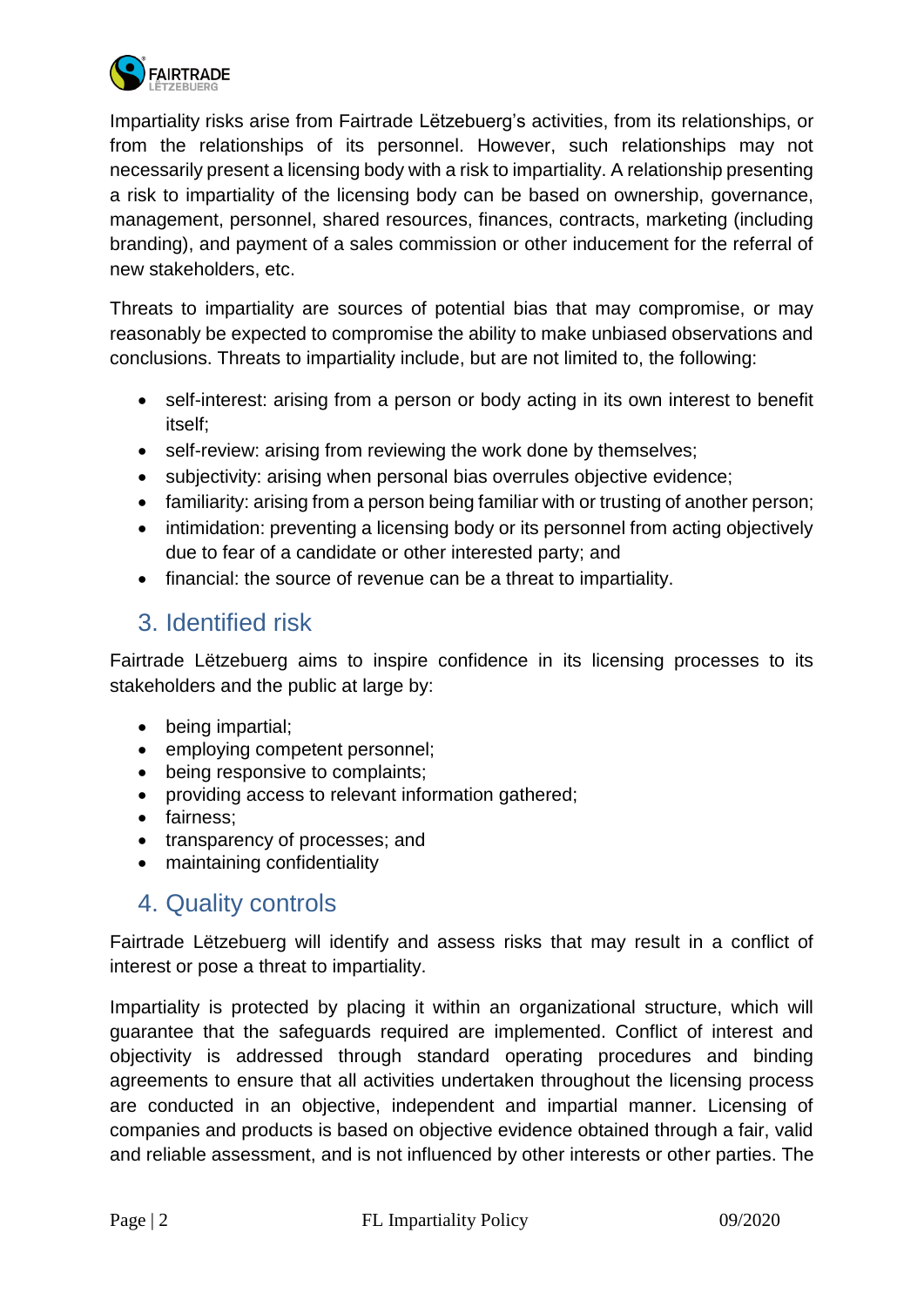

main principles for inspiring confidence are independence, impartiality and competence both in action and appearance.

Fairtrade Lëtzebuerg and any part of the same legal entity and entities under its organizational control shall not:

- be the designer, manufacturer, installer, distributer or maintainer of the certified product;
- be the designer, implementer, operator or maintainer of the certified process;
- be the designer, implementer, provider or maintainer of the certified service;
- offer or provide consultancy to its stakeholders;
- offer or provide management system consultancy or internal auditing to its stakeholders where the certification scheme requires the evaluation of the stakeholder's management system.
- Market or offer activities as linked with the activities of an organization that provides consultancy.
- Use personnel to review or make a licensing decision for a product for which they have provided consultancy for minimum 2 years

When the separate legal entity offers or produces the certified product (including products to be certified) or offers or provides consultancy, Fairtrade Lëtzebuerg management personnel and personnel in the review and licensing decision-making process shall not be involved in the activities of the separate legal entity. The personnel of the separate legal entity shall not be involved in the management of the licensing body, the review, or the licensing decision.

#### <span id="page-2-0"></span>5. Continual review

Fairtrade Lëtzebuerg shall identify risks to its impartiality on an ongoing basis and a register of identified risks shall be kept.

The impartiality risks will be assessed periodically to enhance its delivery of impartial licensing activities. This review will be performed by the Executive Director or an appropriate appointee named by the Executive Director. The organization will consider what actions it may need to take to address any deficiencies identified in the review.

#### <span id="page-2-1"></span>6. Corrective action

Fairtrade Lëtzebuerg shall act to respond to any risks to its impartiality, arising from the actions of other persons, bodies or organizations, of which it becomes aware.

If a risk to impartiality is identified, the licensing body shall be able to demonstrate how it eliminates or minimizes such risk.

Licensing activities shall be structured and managed so as to safeguard impartiality.